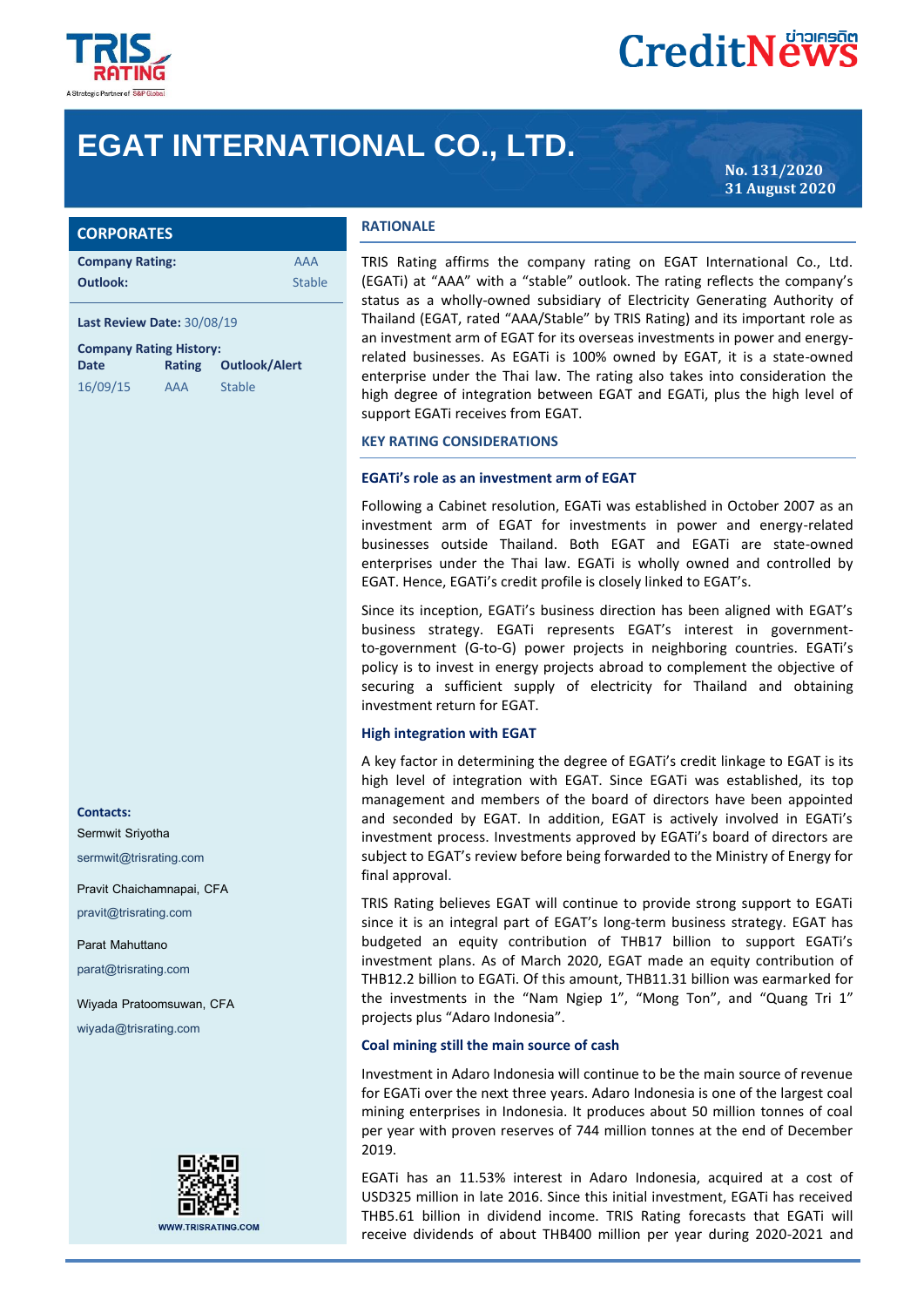

 $\overline{a}$ 

about THB900 million in 2022. This is based on the Newcastle Coal Index prices at about USD60-USD65 per tonne. The dividend income EGATi receives is sufficient to cover the company's operating expenses of about THB200 million per year.

# **Investment in three power projects**

EGATi's investment portfolio consists of three power projects abroad and an investment in Adaro Indonesia, a coal mine in Indonesia. The three power projects have an aggregate capacity of 4,257 megawatts (MW). The three power projects are as follows: the Nam Ngiep 1 hydro-power project (Nam Ngiep 1) in the Lao People's Democratic Republic (Lao PDR), the Quang Tri 1 coal-fired power project in Vietnam, and the Mong Ton hydro-power project in Myanmar.

# **Nam Ngiep 1 project in operation**

The Nam Ngiep 1 power project commenced commercial operation on 5 September 2019. The original schedule was delayed by about 6.5 months. This was due to the physical movement of the main dam, causing a misalignment of the generators. The revised project cost of USD957.3 million was still within the investment budget. The incremental cost was about USD51.2 million. The company expects to recover USD27 million from the project being insured against the schedule delay.

The Nam Ngiep 1 project has a 27-year power purchase agreement (PPA) with EGAT for 269 MW. From September to December 2019, Nam Ngiep 1 project had generated about 412 Gigawatts-hour (GWh) of electricity. The company recorded earnings before interest, tax, depreciation and amortization (EBITDA) of about USD29 million. TRIS Rating forecasts that EGATi will receive dividends of around THB150-THB200 million per year beginning in 2022 onwards.

# **Other power projects under development**

EGATi has two power projects currently under development. The Quang Tri 1 coal-fired power project in Vietnam is designed for an installed capacity of 1,320 MW. EGATi is currently negotiating the electricity tariff with Vietnam Electricity (EVN). EGATi plans to inject equity into the project for construction in 2021, after signing a PPA with EVN. For the Mong Ton hydro-power project in Myanmar, investment has been postponed due to the uncertainty of the master plan for power development in Myanmar.

In addition, EGATi signed a memorandum of understanding (MOU) with Chaleun Sekong Co., Ltd. (CSG) to acquire 80% interest in Nam Ngum 3 Hydro-power project (NN3HPP) from the Electricity Du Laos (EDL). Under the MOU, EGATi will hold 25% interest in the project, while CSG will hold 55% interest in the project. NN3HPP, located in the Lao PDR, has an installed capacity of 480 MW. EDL currently owns the entire project. Construction is about 79% complete, with a scheduled completion date in 2021. Currently, the Sub-Committee on Electric Power Cooperation between Thailand and Neighboring Countries (S-ECTN) is considering the electricity tariff and technical aspects. Once the project company signs a PPA with EGAT, EGATi will inject capital into the project.

#### **Debt free balance sheet until 2022**

EGATi's investment plan during 2020-2022 includes an investment in the Quarng Tri and Nam Ngum 3 projects, additional investment in Adaro Indonesia, and the acquisition of renewable projects. Total capital expenditures worth THB8.67 billion will be mainly funded by equity commitment of about THB5.2 billion from EGAT, and its cash and cash equivalent. As of March 2020, EGATi hasd cash and cash equivalent worth THB5.96 billion.

#### **BASE-CASE ASSUMPTIONS**

- EGATi's share of profits from Adaro Indonesia and Nam Ngiep 1 to be around THB0.6-THB1 billion per year during 2020-2022.
- Dividend income to be about THB400-THB600 million per year in 2020-2021 and about THB900 million in 2022.
- EGATi's investment to be about THB100 million in 2020, and THB3.8-THB4.8 billion per year in 2021-2022.
- Capital expenditures will cover investment in the Quang Tri and Nam Ngum 3 projects, Adaro Indonesia, and the acquisition of renewable power projects.

# **RATING OUTLOOK**

The "stable" outlook reflects our expectation that EGATi will remain a wholly-owned subsidiary of EGAT and continue its important role as an investment arm of EGAT for overseas investments.

# **RATING SENSITIVITIES**

I

A downgrade scenario could emerge if there is a material deterioration in EGAT's credit profile, a significant change in EGATi's relationship with EGAT including its ownership linkage and integration with EGAT, or a material weakening of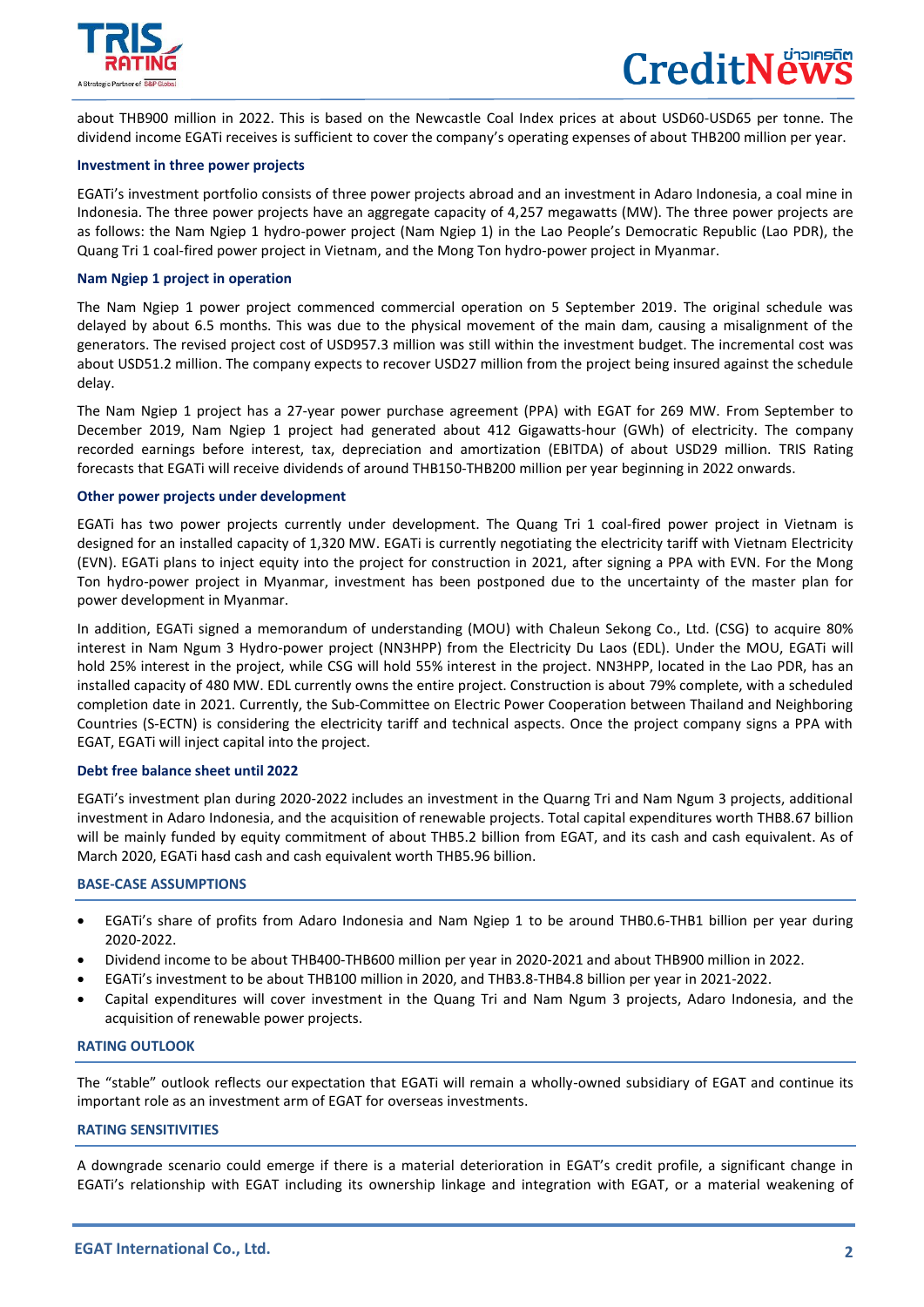

 $\overline{a}$ 



#### support from EGAT.

# **COMPANY OVERVIEW**

EGATi was founded by a Cabinet resolution on 30 October 2007. Its initial objective was to serve as EGAT's representative in the G-to-G power projects in neighboring countries. The company was formally established in December 2007, with a registered capital of THB50 million. EGATi is wholly owned by EGAT. EGAT received approval from the Ministry of Energy to inject THB17 billion in equity into EGATi to make investments abroad. In addition to this budget, EGAT pays EGATi's operating expenses through additional equity injections. As of March 2020, EGATi's paid-up capital was THB12.2 billion. Of this amount, THB11.31 billion was earmarked for investment in the Nam Ngiep 1 hydropower project, development of the Mong Ton hydropower project, and investment in Adaro Indonesia and the Quang Tri 1 project.

EGATi's investment portfolio comprises three power projects in the Lao PDR, Vietnam, Myanmar, and a coal mine in Indonesia. The aggregate capacity of the three power projects is 4,257 MW. EGATi has a policy of holding a 25%-40% interest in a project. Of the three projects, the Nam Ngiep 1 project commenced commercial operation in September 2019, while the other projects are in the feasibility study and development phases.

#### **KEY OPERATING PERFORMANCE**



#### **Table 1: EGATi's Portfolio as of 30 Jun 2020**

| Project<br><b>Name</b>   | <b>Location</b> | Plant<br><b>Type</b> | <b>Project</b><br><b>Capacity</b><br>(MW) | <b>EGATi's</b><br><b>Holding</b><br>$(\%)$ | <b>EGATi's</b><br><b>Capacity</b><br>(MW) | <b>PPA Terms</b><br>(Years) | <b>COD</b>                                        |  |
|--------------------------|-----------------|----------------------|-------------------------------------------|--------------------------------------------|-------------------------------------------|-----------------------------|---------------------------------------------------|--|
| <b>Power projects</b>    |                 |                      |                                           |                                            |                                           |                             |                                                   |  |
| 1. Nam Ngiep 1           | Lao PDR         | Hydro power          | 287                                       | 30                                         | 86                                        | 27                          | Sep 2019                                          |  |
| 2. Quang Tri 1           | Vietnam         | Coal-fired           | 1,320                                     | 40                                         | 528                                       | 25                          | 2024-2025 (e)                                     |  |
| 3. Mong Ton              | Myanmar         | Hydro power          | 2,650                                     | 30                                         | 795                                       | 40                          | 2028-2030 (e)                                     |  |
| <b>Total</b>             |                 |                      | 4.257                                     |                                            | 1,409                                     |                             |                                                   |  |
| <b>Company</b>           |                 | <b>Location</b>      | <b>Business</b><br><b>Type</b>            |                                            | <b>EGATi's</b><br>Holding (%)             |                             | <b>EGATi's</b><br><b>Investment</b><br>(Mil. THB) |  |
| <b>Other investments</b> |                 |                      |                                           |                                            |                                           |                             |                                                   |  |
| 1. Adaro Indonesia       |                 | Indonesia            | Coal mining                               |                                            | 11.53                                     |                             | 11,160                                            |  |
| Total                    |                 |                      |                                           |                                            |                                           |                             | 11,160                                            |  |

*e = estimated*

*Source: EGATi*

I